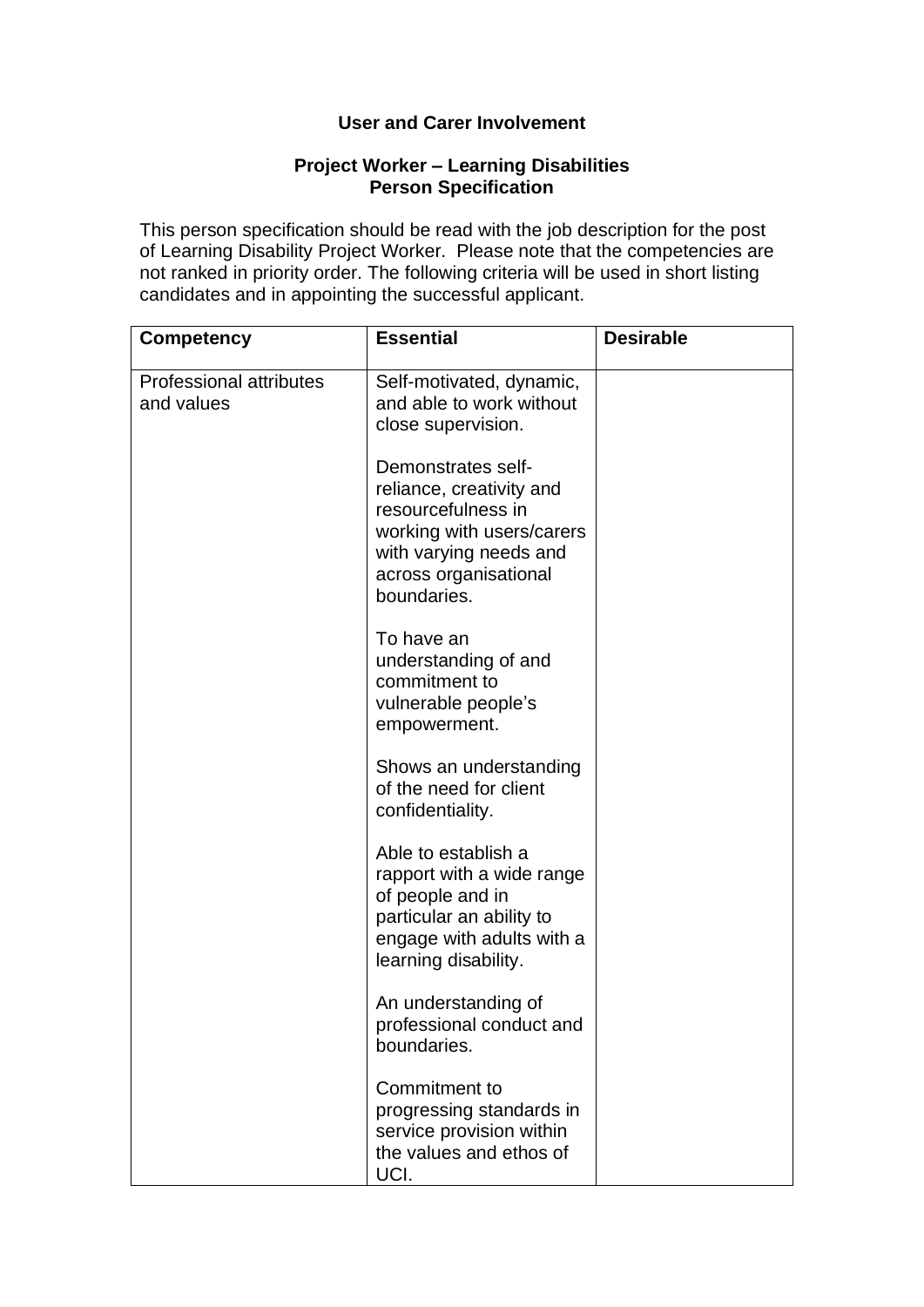| Work experience and<br>knowledge | Have an understanding<br>of the issues faced by<br>people with learning<br>disabilities.                                                                                                                                                                                                                       | Ability to work to a<br>budget and<br>experience of<br>keeping financial<br>records.          |
|----------------------------------|----------------------------------------------------------------------------------------------------------------------------------------------------------------------------------------------------------------------------------------------------------------------------------------------------------------|-----------------------------------------------------------------------------------------------|
|                                  | <b>Experience of report</b><br>writing.<br>Experience of identifying,<br>understanding and<br>representing the views of<br>people from vulnerable<br>and excluded groups.<br>Ability to organise and<br>prioritise time and tasks.<br>Willingness to undertake<br>personal and<br>professional<br>development. | Experience of<br>working with statutory<br>and voluntary<br>agencies.                         |
| Group work skills                | Understanding of the<br>principles and practice of<br>effective group work with<br>vulnerable adults and<br>with Carers.<br>Shows a commitment to<br>and understanding of<br>equal opportunities, the<br>elimination of<br>discrimination and the<br>empowerment of<br>individuals and groups.                 | Experience in<br>successful group<br>work with vulnerable<br>adults and with their<br>Carers. |